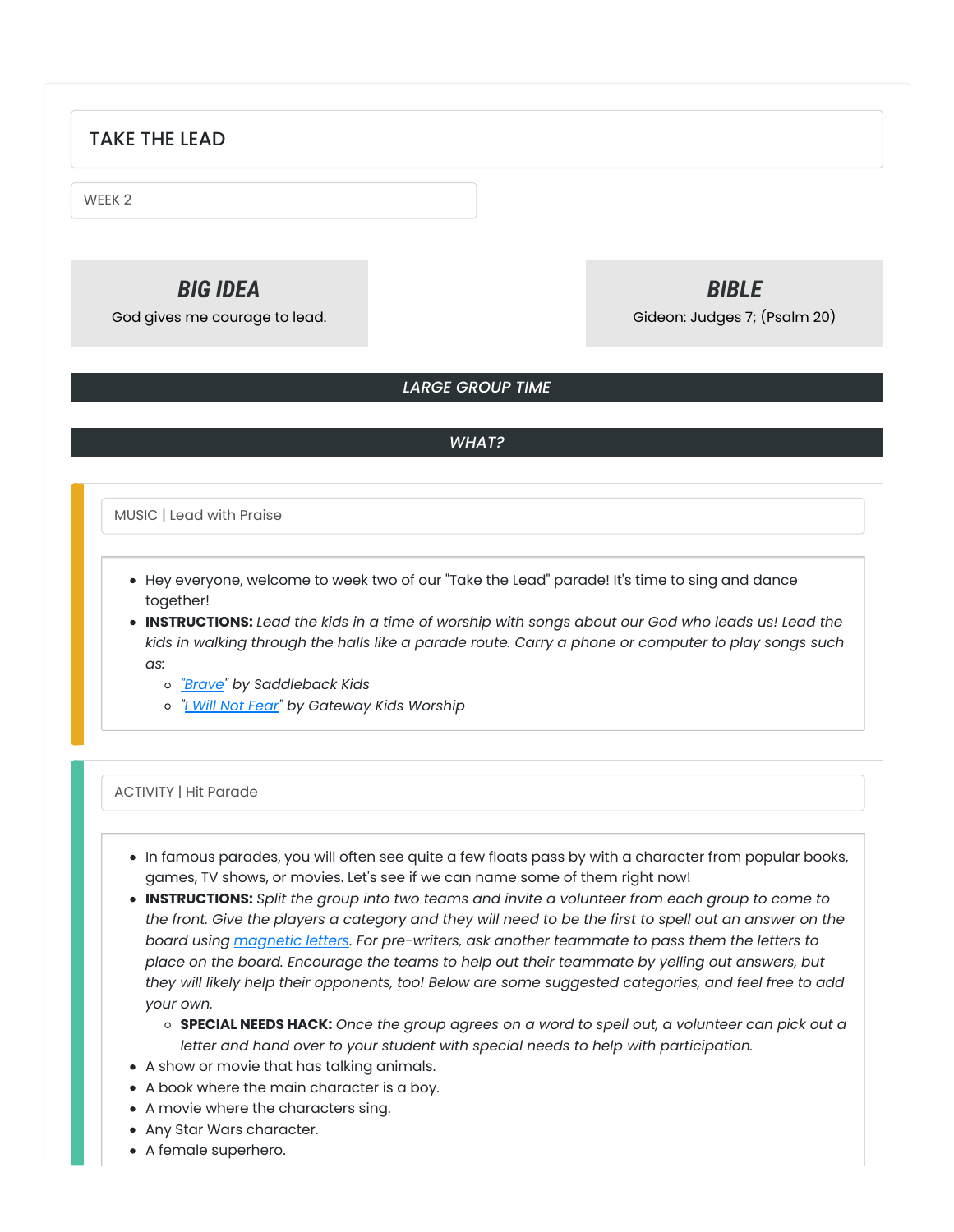- Any book, show, or movie that takes place underwater.
- Any show or movie that has a parade in it.
- Okay, last one: **Who can think of a character from the Bible who was afraid?**

POLL | What Makes You Afraid?

- . INSTRUCTIONS: Line up the kids one behind the other in the middle of the room and tell them to face you. For each question, tell the kids to take one step to the left for the answer, "No," or one step to the right for the answer, "Yes." You can stop after you go through the list or when someone reaches the *wall. You can also look up some images of these things and make a slideshow as you ask the questions.*
	- **SPECIAL NEEDS HACK:** *Some kids with special needs have fear of things that are uncommon. Encourage them to share with the group and show empathy. This will be a great teachable moment for perspective-taking for typical kids and for trust-building for kids with special needs.*

### **What are some things that make you afraid?**

- o Spiders?
- o The dark?
- o Thunderstorms?
- o Monsters under the bed?
- Going somewhere alone?
- o Tight spaces?
- o Getting lost?
- Earthquakes?
- o Scary movies?
- o Speaking in front of people?
- o Heights?
- o Getting a shot at the doctor's office?
- o Snakes?
- There are many people who share some of the same fears as you we call them phobias and some entirely different ones. For example, did you know that triskaidekaphobia means fear of the number thirteen?

QUESTION | What Do You Do When You're Afraid?

Most everyone has a way to cope when they come across something that scares them. Sometimes, they close their eyes really tightly and start humming very loudly. Some of us might hold on tightly to a stuffed animal or blanket. Others of us run away as fast as we can.

- **What do you do when you're afraid?**
- **Why does that help you be less afraid?**
- Everyone has fears, even leaders. But they often overcome those fears with God's help, and end up doing something epic! Today, we're going to hear about one such leader.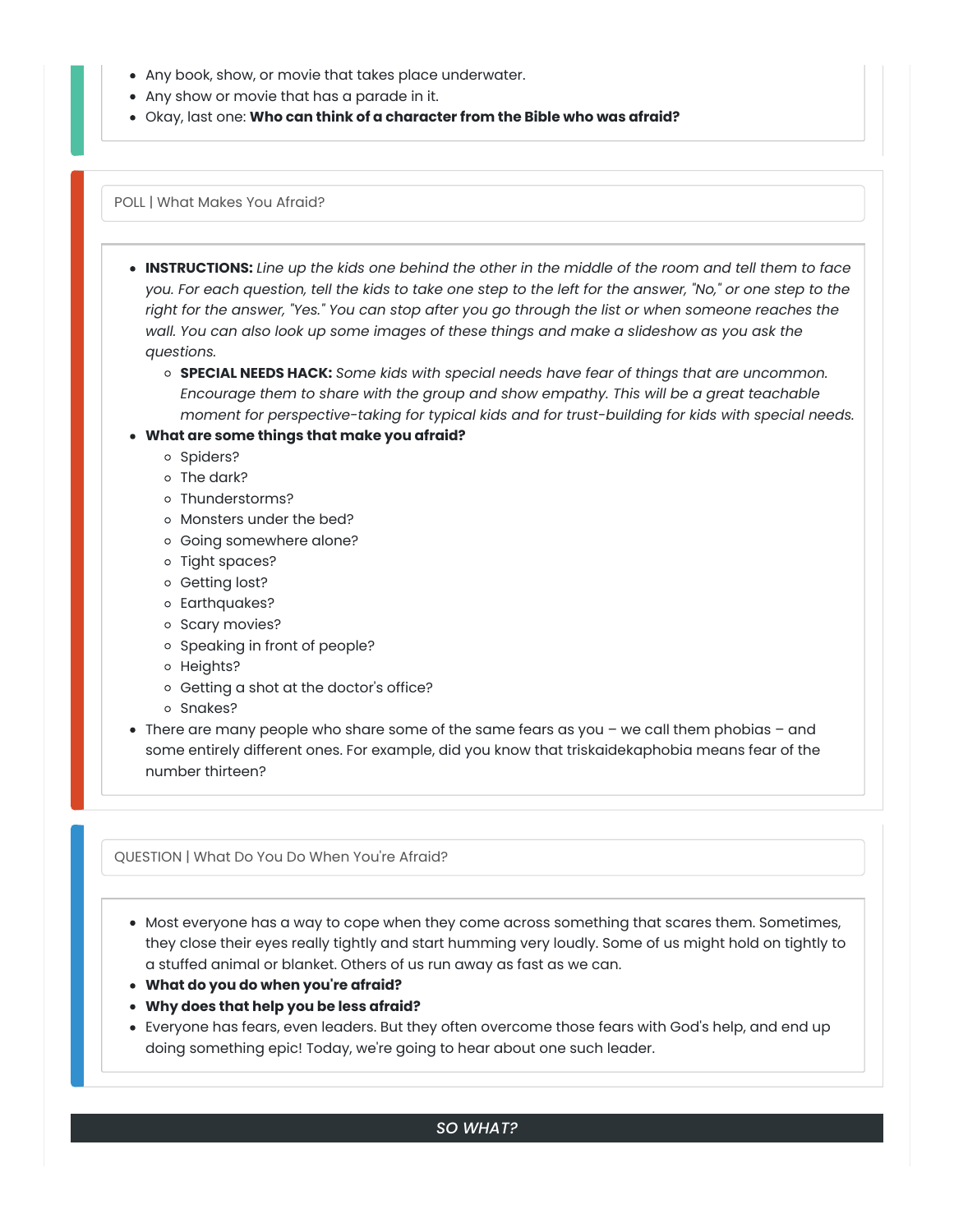- **INSTRUCTIONS:** *Show this [video](https://youtu.be/c3CDZjpkDKU) to introduce the kids to the story of Gideon in Judges 7. Recruit a* volunteer or two to help you out with this skit. Just a heads up  $-$  Gideon the Horse is a non-speaking *role.*
- Today's grand marshal is a man named Gideon! He was a judge in Israel, just like Deborah was. We've got an angel here today to tell us a little more about Gideon's story!
	- **Angel:** Hi, everyone! I'm Angel. I'm one of God's messengers. I pop up every so often when God has an important message for someone, like back when God told me to go talk to Gideon.
	- **Gideon the Horse:** *(Trots in looking upset.)*
	- **Angel:** Gideon, what are you doing here? *(Looks at kids.)* Oh, no. This is not the Gideon you're thinking of. This is Gideon, my horse! Funny story, I named him Gideon because Gideon kinda sounds like giddy-up–
	- **Gideon:** *(Neighs frantically.)*
	- **Angel:** I can't understand you when you get all hysterical like that, Gideon. *(Gideon paces around in the back while Angel talks.)* Speaking of Gideon, I remember when I first met that guy – the person, not the horse. You see, when I first met Gideon, he was not the hero you saw in that video. He was full of fear! I remember when I was sent to talk to him. He was hiding out in a winepress. But God told me to address him as "mighty warrior."
	- **Gideon:** *(Starts nudging Angel's arm with his nose.)*
	- **Angel:** Yeah, I thought it was weird, too! This guy did not look anything like a mighty warrior to me. But God always knows something that we don't. And you know what? God was right! Even though he started out a little scared, Gideon eventually led an amazing attack against the enemy. . . with only 300 men in his army!
	- **Gideon:** *(His eyes dart from side to side, looking like he's trying to block the light.)*
	- **Angel:** Great acting, Giddy! Well anyway, I'm here because I have an important message for all of you, too! All of you will have the opportunity to lead something at some point. And that can be scary. But be like my buddy Gideon who trusted God, even though the odds were against him. Once he realized God was stronger than anything, he became a courageous leader!
	- **Gideon:** *(Hides behind Angel and whimpers.)*
	- **Angel:** *(Sighs.)* Unlike my horse, Gideon, who's kind of scared of everything. *(To Gideon.)* Fine, let's go, Giddy. When are you gonna get over your fear of lightbulbs?

THE BIG IDEA | God gives me courage to lead.

Big Idea: **God gives me courage to lead.**

VIDEO | Take the Lead, Episode 2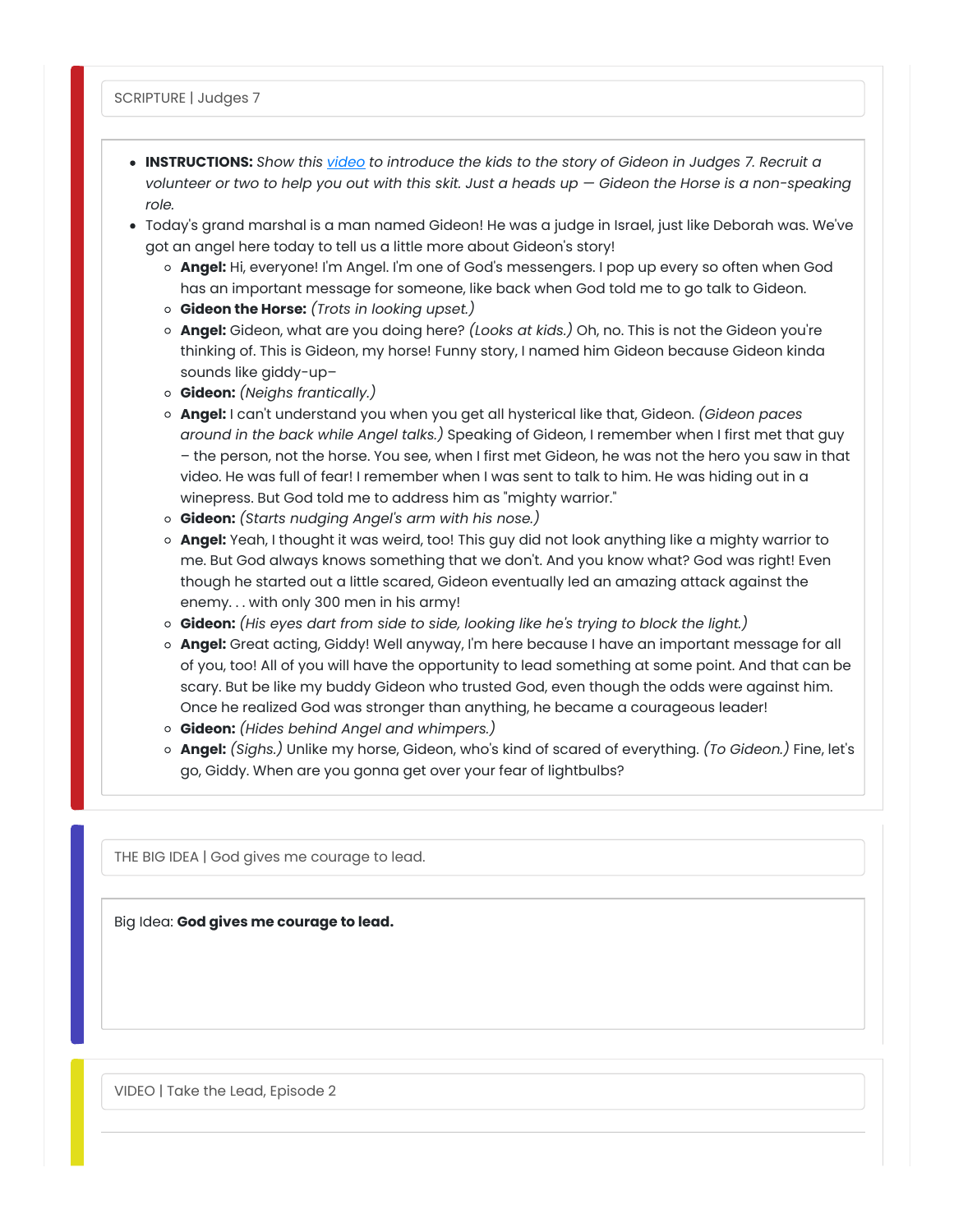### *NOW WHAT?*

REFLECTION | Causes for Courage

#### **Why might we need courage to lead?**

- Being a leader isn't just about getting recognition and being in charge. It can also mean doing what is unpopular because it's the right thing to do. It would take a lot of courage to go against what everyone else is doing because you know God would want you to behave differently. But that's an example of being a great leader – helping others to see how God wants everyone to act.
- . INSTRUCTIONS: Gather the kids in groups of two or three and think of a situation where kids their age might need to lead or stand up for something. Ask them to talk about why such a situation might *scare them. Then, encourage each group to share what they discussed.*
	- **PRETEEN HACK:** *Provide pre-scripted prompts or scenarios based on ages and have the groups split with with peers in the same age.*
- When it's your turn to lead, you might be scared that no one will agree with you. Or that you might mess up. Or that you're not sure of what you're doing. But that's when you need to remind yourself: **God gives me courage to lead.**

### MEMORY VERSE | Mixed-Up Popcorn

- **INSTRUCTIONS:** *Split the group into two teams, and assign each team with white or yellow popcorn. When it's time to play, empty the garbage bag(s) full of "popcorn" (white and yellow balls/paper/plates/something with the memory verse words on both sets of colors) in the middle of the room and tell each team to collect their team's color balloons only. Once they have collected* them all, they need to put the balloons in the correct order. The first team to line up their balloons in the memory verse order wins! You can also do this activity with yellow and white paper crumpled up.
	- **PRETEEN HACK:** *Instead of writing on the balloons, write on little slips of paper and put them* inside the balloons. Kids will have to collect their color balloons, pop them, and put in order the *pieces of paper inside the balloons.*

PRAYER

Dear God, there are many times in our lives when we are afraid, especially when you might be asking us to step up and lead in some way. Teach us not to be afraid in those situations. Help us to trust that you have our back, and that you will give us courage to lead. Amen.